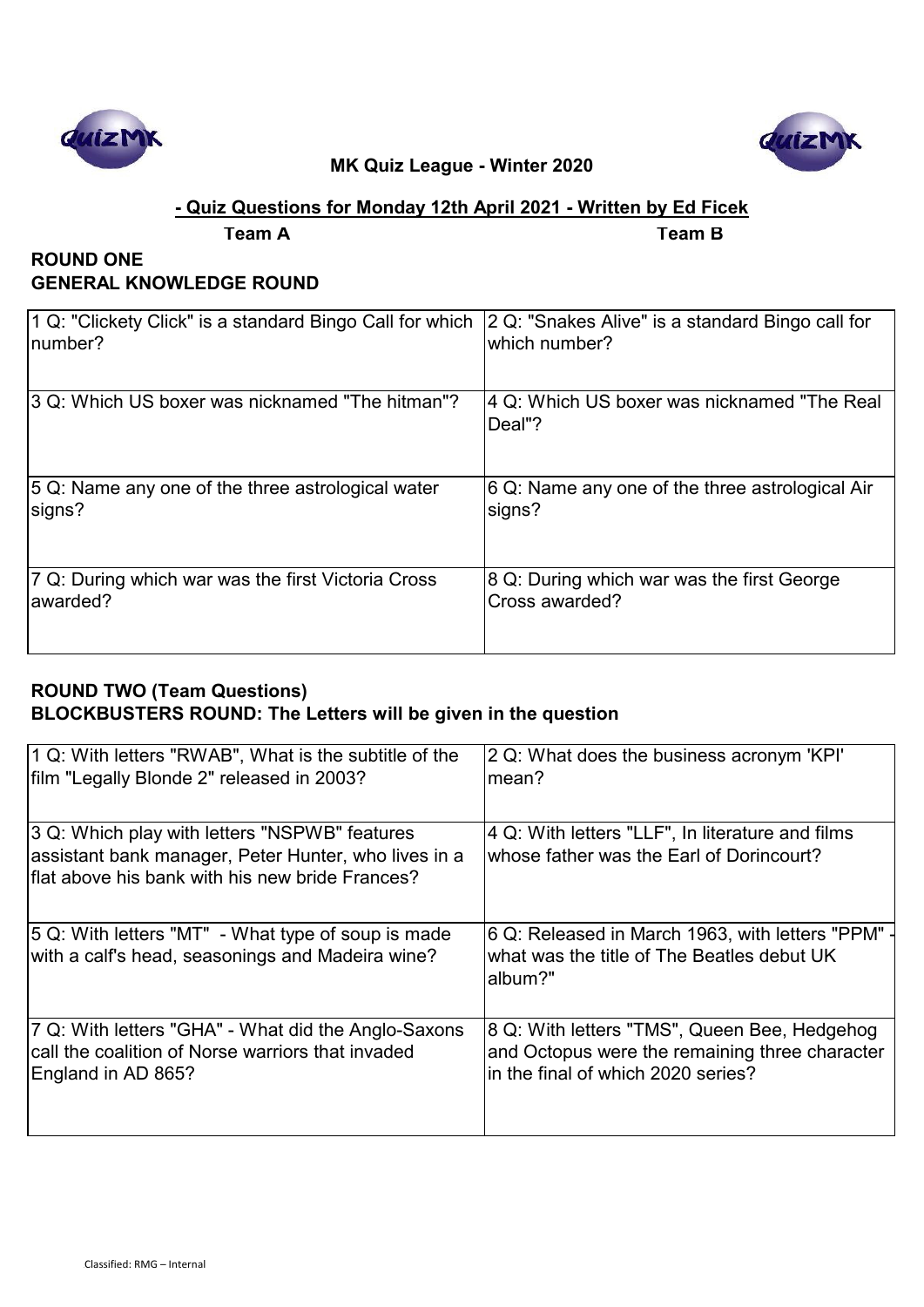



# **- Quiz Questions for Monday 12th April 2021 - Written by Ed Ficek**

**Team A Team B**

**ROUND THREE** 

**INDIVIDUALS CHOICE ROUND - QM - READ CATEGORIES OUT TO PLAYERS TO BE CHOSEN**

 **The Categories are:-**

| 1 & 2 Carry On Films                                                                                         | 3 & 4 Dickens Novels                                                                                            |
|--------------------------------------------------------------------------------------------------------------|-----------------------------------------------------------------------------------------------------------------|
| 5 & 6 Chemistry                                                                                              | 7 & 8 1990s Pop Music                                                                                           |
| 1 Q: Which regular member of the Carry On cast played                                                        | 2 Q: Which regular member of the Carry On cast                                                                  |
| the characters Oliver Reckitt, Percival Snooper, WC                                                          | played the characters Bert Handy, Gladstone                                                                     |
| Boggs and Citizen Camembert?                                                                                 | Screwer, Vic Flange and Bill Boosey?                                                                            |
| 3 Q: In which novels by Charles Dickens do the following<br>characters feature Sally Brass and Daniel Quilp? | 4 Q: In which novels by Charles Dickens do the<br>following characters feature Ned Dennis and<br>Solomon Daisy? |
| 5 Q: Which Chemical Element is represented by the                                                            | 6 Q: Which Chemical Element is represented by the                                                               |
| letters NO on the Periodic Table?                                                                            | letters MO on the Periodic Table?                                                                               |
| 7 Q: Which group's 1995 Top 10 hit was called 'Black                                                         | 8 Q: Which group got to No 2 in 1999 with 'Better                                                               |
| Eyed Boy'?                                                                                                   | <b>Best Forgotten'?</b>                                                                                         |

| <b>ROUND FOUR</b><br><b>THEME ROUND. This weeks theme is</b>                                                                             | <b>Days</b>                                                                                |
|------------------------------------------------------------------------------------------------------------------------------------------|--------------------------------------------------------------------------------------------|
| 1 Q: Sabato is the Italian word for which day of the week?                                                                               | 2 Q: Donnerstag is the German word for which day<br>of the week?                           |
| 3 Q: With which type of day did "U2" have a number one<br>hit in the UK in 2000?                                                         | 4 Q: With which type of day did "Take That" have a<br>number one hit in the UK in 2008?    |
| 5 Q: Which is the Holiest day of the year in Judaism?                                                                                    | 6 Q: What is the name of the most important<br>Buddhist festival also known as Buddha Day? |
| 7 Q: The 14th July every year is a public holiday known as $ 8 \text{ Q}$ : The first Monday in September is a public<br>what in France? | holiday known as what in America?                                                          |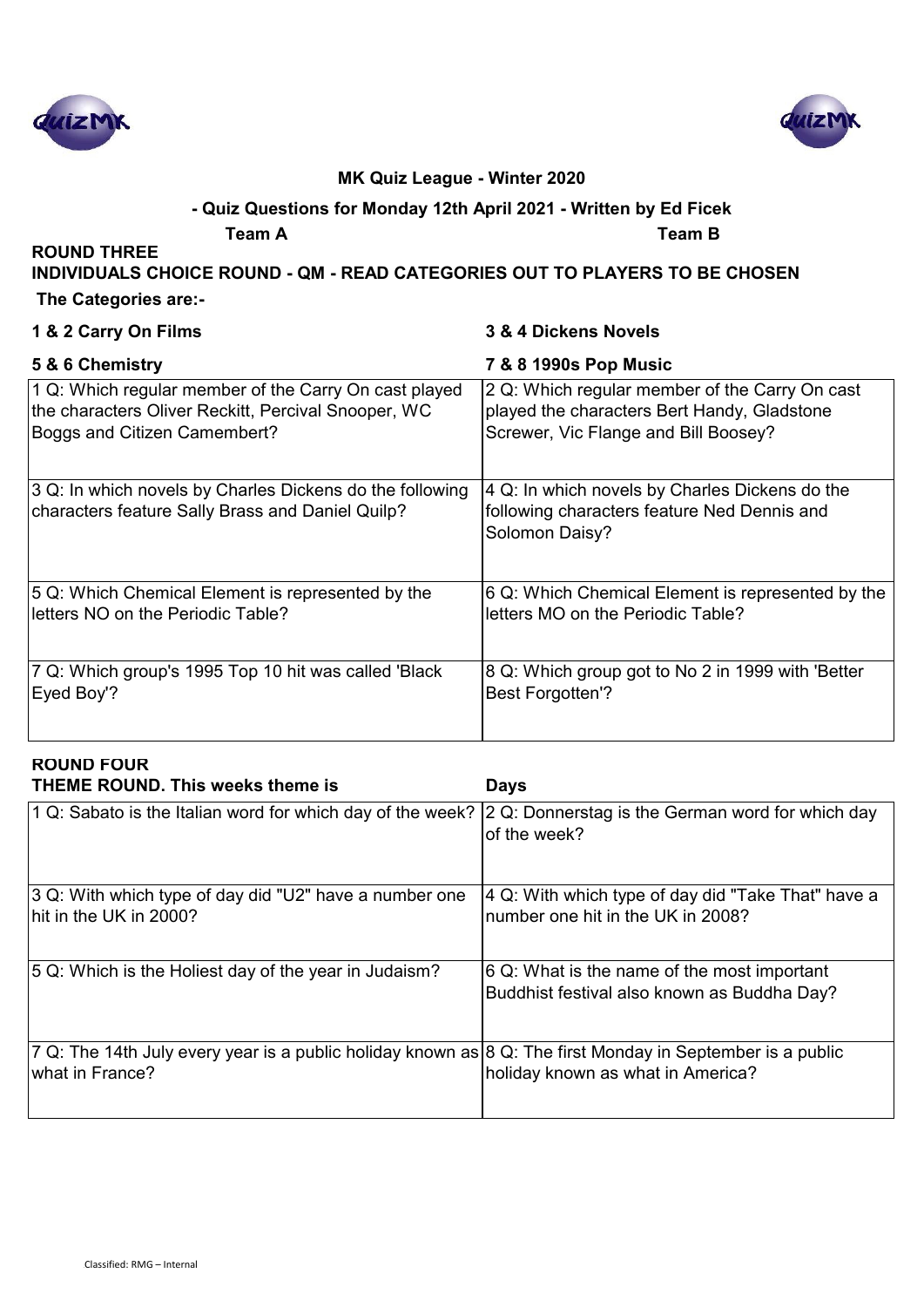

# **- Quiz Questions for Monday 12th April 2021 - Written by Ed Ficek**

#### **Team A Team B**

# **ROUND FIVE (Team Questions) GENERAL KNOWLEDGE ROUND**

| 1 Q: In which European country would you find the                                                         | 2 Q: In which European country would you find                                                               |
|-----------------------------------------------------------------------------------------------------------|-------------------------------------------------------------------------------------------------------------|
| 145 mile long Gota Canal?                                                                                 | the 80 mile long Albert Canal?                                                                              |
| 3 Q: Which fruit has the varieties Arthur Turner,                                                         | 4 Q: Which fruit has varieties named Czar,                                                                  |
| Discovery and Winter Gem?                                                                                 | Kirke's Blue and Marjorie's Seedling?                                                                       |
| 5 Q: Who got to Number one in the UK in 1958 with                                                         | 6 Q: Who got to Number one in the UK in 1959                                                                |
| "Stupid Cupid"?                                                                                           | with "Dream Lover"?                                                                                         |
| 7 Q: Which English King's second wife was Margaret<br>of France, they were married in Canterbury in 1299? | 8 Q: Which English King's second wife was<br>Joanne of Navarre, they were married in<br>Winchester in 1403? |

### **HALF TIME!**

# **ROUND SIX ( TEAM QUESTIONS ) GENERAL KNOWLEDGE ROUND**

| 1 Q: What Number Lies Directly Opposite 11 On A                                                                                                        | 2 Q: What Number Lies Directly Opposite 7 On                                                                                                                     |
|--------------------------------------------------------------------------------------------------------------------------------------------------------|------------------------------------------------------------------------------------------------------------------------------------------------------------------|
| <b>Standard Dartboard</b>                                                                                                                              | A Standard Dartboard                                                                                                                                             |
| 3 Q: Which film director, is known for films such as                                                                                                   | 4 Q: Which film director, is known for films such                                                                                                                |
| "Point Break" and "Detroit"? She is still the only                                                                                                     | as "The Virgin Suicides" and "The Beguiled"?                                                                                                                     |
| woman to win an Academy Award for Best Director, in                                                                                                    | She won a Best Original Screenplay Oscar for a                                                                                                                   |
| a film which starred Jeremy Renner.                                                                                                                    | film starring Bill Murray.                                                                                                                                       |
| 5 Q: What word prefixes business, room, case, and                                                                                                      | 6 Q: What word prefix makes new words when                                                                                                                       |
| down to produce four other words?                                                                                                                      | added to: sale, food, meal and some?                                                                                                                             |
| 7 Q: There are 224 Scottish hills between 2000ft-<br>2500ft in height and with a drop of 150m on all sides.<br>They are categorised by what male name? | 8 Q: There are 89 Hills in the Scottish Lowlands<br>with a height of 2000ft and with 'prominence of<br>100ft or more. They are categorised by what<br>male name? |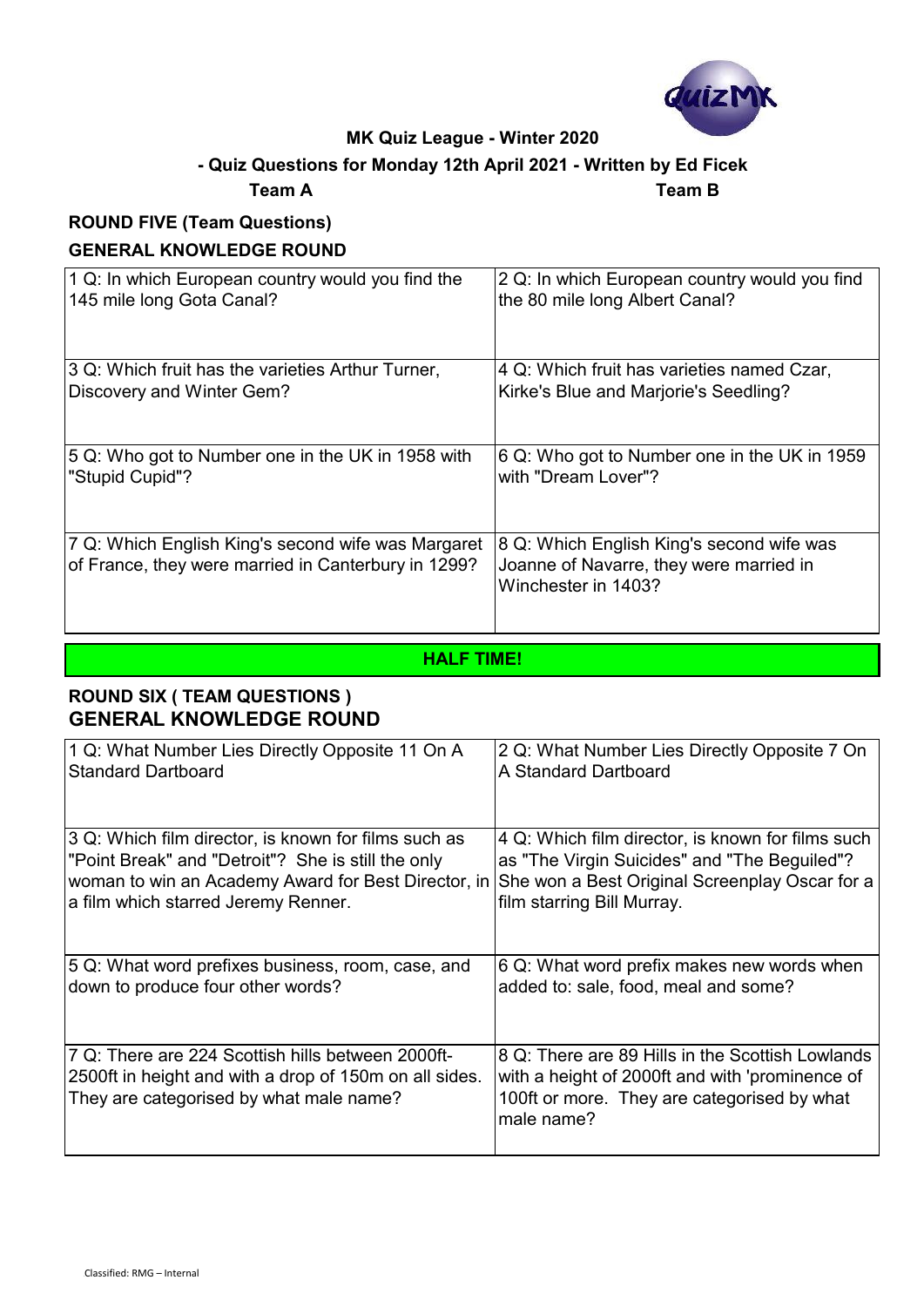



#### **- Quiz Questions for Monday 12th April 2021 - Written by Ed Ficek**

**Team A Team B**

#### **ROUND SEVEN THEME ROUND. This weeks theme is Sports**

| THEME ROUND. This weeks theme is                               | Sports                                                 |
|----------------------------------------------------------------|--------------------------------------------------------|
| 1 Q: Who holds the record for the most Test runs by a South    | 2 Q: With 12,400 runs between 2000 and 2015, who       |
| African cricketer? He accumulated over 13,000 runs between     | holds the record for the most Test Match runs from     |
| 1995 and 2013                                                  | Sri Lanka?                                             |
| 3 Q: Who as at 2020, is the only Scottish winner of football's | 4 Q: Who as at 2020, is the only Northern Irish winner |
| Ballon d'Or?                                                   | of football's Ballon d'Or?                             |
| 5 Q: Irish rugby legend Ronan O'Gara spent his entire club     | 6 Q: England world cup winning captain Martin          |
| career at which team?                                          | Johnson spent his entire club career at which team?    |
| 7 Q: Beating John Higgins 18-9 in the final, who was the 2019  | 8 Q: Beating John Higgins 18-16 in the final, who was  |
| <b>World Snooker Champion?</b>                                 | the 2018 World Snooker Champion?                       |

#### **ROUND EIGHT**

#### **INDIVIDUALS CHOICE ROUND - QM - READ CATEGORIES OUT TO PLAYERS TO BE CHOSEN The Categories are:-**

#### **1 & 2 French Regions 3 & 4 Advertising**

| 5 & 6 Drummers                                                                                                     | 7 & 8 Dukedoms                                                                                                                          |
|--------------------------------------------------------------------------------------------------------------------|-----------------------------------------------------------------------------------------------------------------------------------------|
| 1 Q: What is the capital of the French region of Burgundy?                                                         | 2 Q: What is the capital of the French region of<br>Alsace?                                                                             |
| 3 Q: The slogan 'Get some nuts!' has been used in an<br>advertising campaign for which brand of chocolate bar?     | 4 Q: The slogan 'The lighter way to enjoy chocolate'<br>has been used in an advertising campaign for which<br>brand of chocolate?       |
| 5 Q: Drummer Bill Ward was a founding member of which<br>heavy metal band, alongside Geezer Butler and Tony lommi? | 6 Q: Drummer Nicko McBrain joined which heavy<br>metal band shortly after the release of their 1982<br>album "The Number of the Beast"? |
| 7 Q: The Dukedom of Marlborough takes its title from a town in<br>what county?                                     | 8 Q: The Dukedom of Wellington takes its title from a<br>town in what county?                                                           |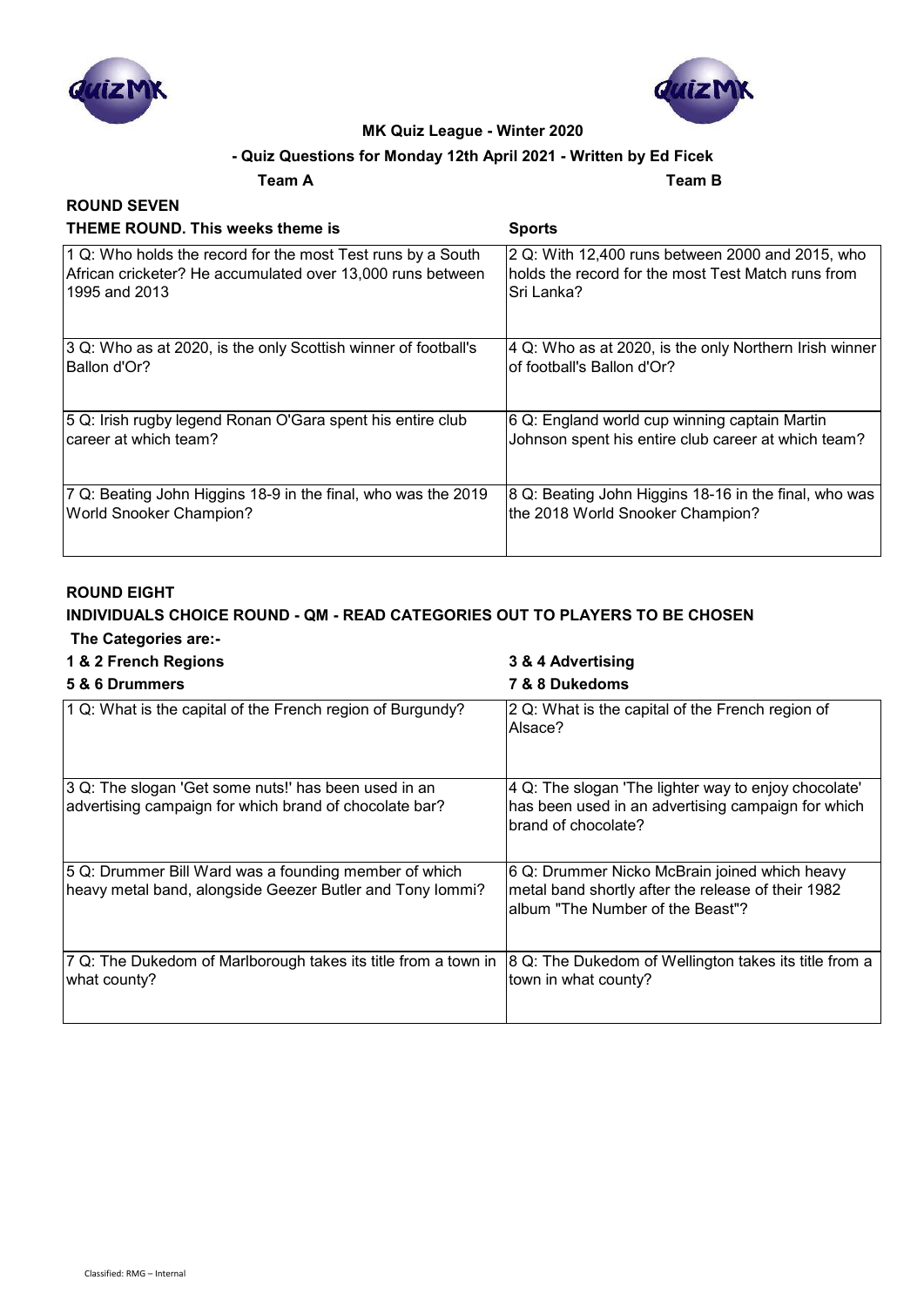



**Team A Team B - Quiz Questions for Monday 12th April 2021 - Written by Ed Ficek**

**ROUND NINE**

**PICK A LETTER. Surnames only for individuals : The letter will be given in the question**

| 1 Q: What letter "C" is a freshwater lobster called?                                                              | 2 Q: Name the people, beginning with letter "N"<br>from Southern Egypt and Northern Sudan who in<br>ancient times were famed for their skill with the<br>bow. |
|-------------------------------------------------------------------------------------------------------------------|---------------------------------------------------------------------------------------------------------------------------------------------------------------|
| 3 Q: Which letter "T" river forms part of the border of<br>Devon and Cornwall?                                    | 4 Q: Which composer, with surname beginning<br>with letter "B" born in 1803, composed works<br>including the Damnation of Faust and<br>Symphonie Fantastique? |
| 5 Q: Beginning with letter "A", which deficiency of iron<br>$\,$ in the diet can lead to which medical condition? | 6 Q: With surname beginning with letter "C" -<br>Who wrote the "Hunger Games" series of<br>novels?                                                            |
| 7 Q: With surname beginning with letter "G" - Who<br>lwas the first female Prime Minister of Australia?           | 8 Q: With surname beginning with letter "T",<br>Who in 1913 became the first non-European to<br>be awarded the Nobel prize in Literature?                     |

### **ROUND TEN GENERAL KNOWLEDGE ROUND**

| 1 Q: In the children's TV programme "The Herbs",<br>what was the name of the hyperactive dog? | 2 Q: In the children's TV programme "The<br>Herbs", what was the name of the bad tempered<br>Owl? |
|-----------------------------------------------------------------------------------------------|---------------------------------------------------------------------------------------------------|
| 3 Q: Which American state borders Arizona, Colorado                                           | 4 Q: Which American state borders Alabama,                                                        |
| and Idaho?                                                                                    | Florida and South Carolina?                                                                       |
| 5 Q: Who wrote the play 'An Inspector Calls'.                                                 | 6 Q: Who wrote the novel 'The Day of the<br>Triffids'?                                            |
| 7 Q: Which Tax replaced "Purchase Tax" in 1973?                                               | 8 Q: Which Tax replaced "Capital Transfer Tax"<br>in 1986?                                        |